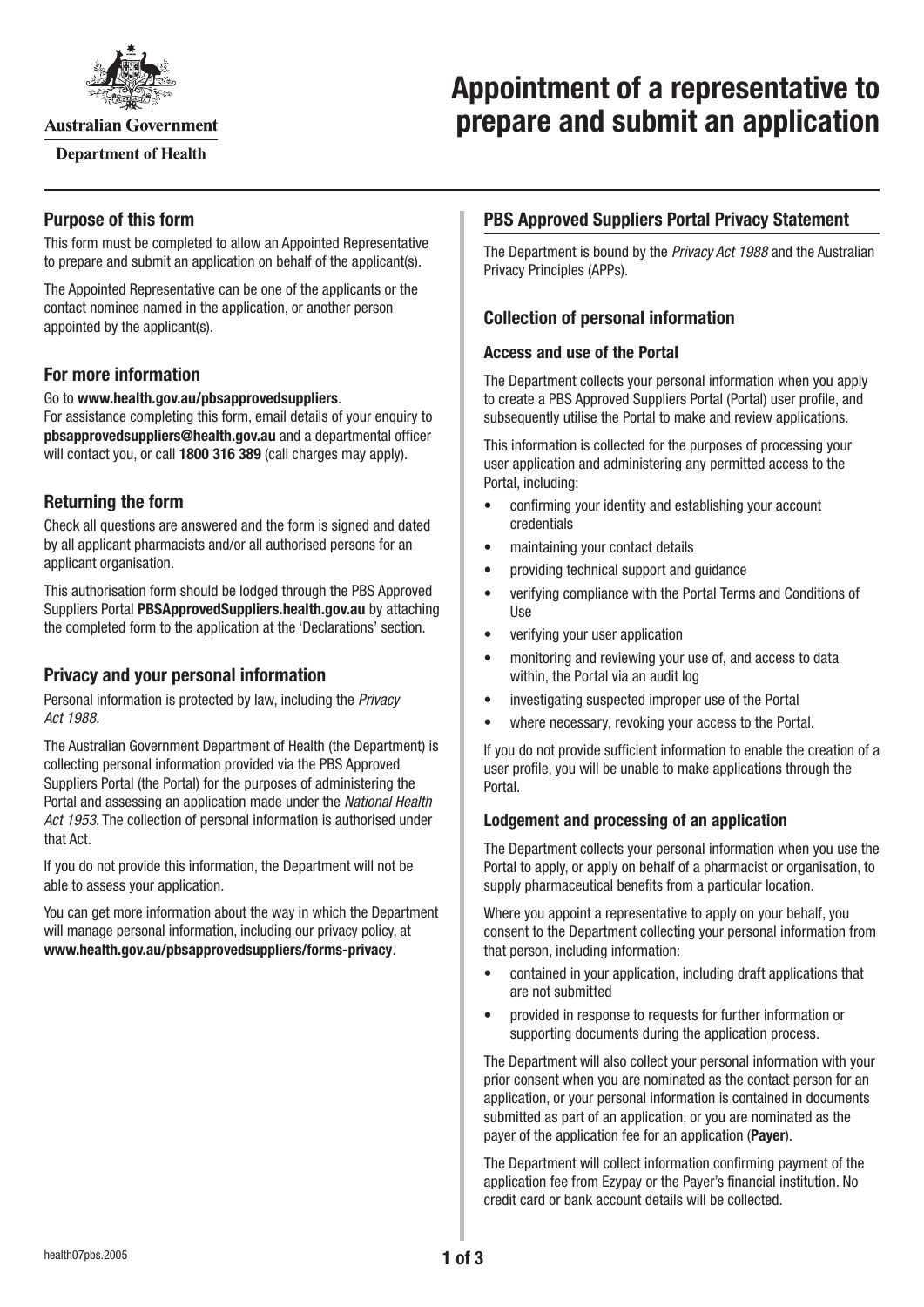As part of processing your application, the Department may collect your information when:

- receiving comments on your application from pharmacists surrounding the location of the proposed pharmacy
- receiving information from the Australian Community Pharmacy Authority (ACPA), including its recommendation on your application.

The collection of personal information, including the name of the applicant pharmacist, is authorised, as applicable, by ss 90, 91, 91A, 92 and 94 of the *National Health Act 1953* (NH Act).

If you do not provide the application information, your application may be rejected or its assessment delayed.

#### **Surrounding pharmacy comments**

The Department may collect your personal information, including your approval number, when you use the Portal as a surrounding pharmacist, or on behalf of a surrounding pharmacy, to comment on the location of a proposed pharmacy.

If you do not submit comments via the Portal, your views may not be available to the ACPA to take into account in assessing the application.

Unless you provide your name and email address, the Department will be unable to notify you of the outcome of the application.

# **Use and disclosure of personal information**

The Department ordinarily uses and discloses personal information for the collection purpose.

For each Portal user and Payer, the Department will create a record in its Customer Record Management (CRM) system for administration purposes.

Where you make an application via the Portal, are nominated as the Payer, or provide comments as a surrounding pharmacy when logged in as a Portal user, the Department may link your application or comment to your existing CRM record. Limited information in any earlier application linked to your CRM record may be used or disclosed to the ACPA to assess any current application to supply pharmaceutical benefits from a particular location. Payer information will not be disclosed to the ACPA.

Payer information may be linked to previous payer details if there is an exact match with the organisation name and ABN.

The Department usually discloses information provided as part of an application, excluding Payer information, to:

- the ACPA to assess the application
- other applicants and/or authorised persons for the application.

Only the address of the proposed pharmacy, and the section under which the application is made, will be disclosed to any surrounding pharmacy invited to comment on your application.

The Department is unlikely to disclose your personal information to overseas recipients as the Portal terms and conditions requires users to access the Portal from within Australia only.

#### **Access and amendment of information submitted via the Portal**

Users can access copies of current and historical applications which they have made using the Portal. Only the user who submits the application, or a user who has requested the Department manually link the application to their user profile, will have access to the application.

Users who are an applicant, representative or contact nominee for an application can request the manual linking of the application to their user profile by sending an email to

**[PBSApprovedSuppliers@health.gov.au](mailto:PBSApprovedSuppliers@health.gov.au)** from the address used to register their user account, along with their full name and the application tracking ID.

Once an application is submitted, it cannot be amended. However, an application can be withdrawn and re-submitted with updated information.

Users can also view and update their contact details via the Portal.

## **Further information about privacy**

The Department has an APP privacy policy which you can read at **<https://www.health.gov.au/resources/publications/privacy-policy>**. You can obtain a copy of the APP privacy policy by contacting the Department using the contact details set out at the end of this notice. The APP privacy policy contains information about:

- how you may otherwise access the personal information the Department holds about you and how you can seek correction of it, and
- how you may complain about a breach of:
	- the APPs
	- a registered APP code that binds the Department, and how the Department will deal with such a complaint.

You can contact the Department by:

- telephone on **(02) 6289 1555**
- freecall **1800 020 103**, or
- by using the online enquiries form at **[www.health.gov.au](http://www.health.gov.au)**.